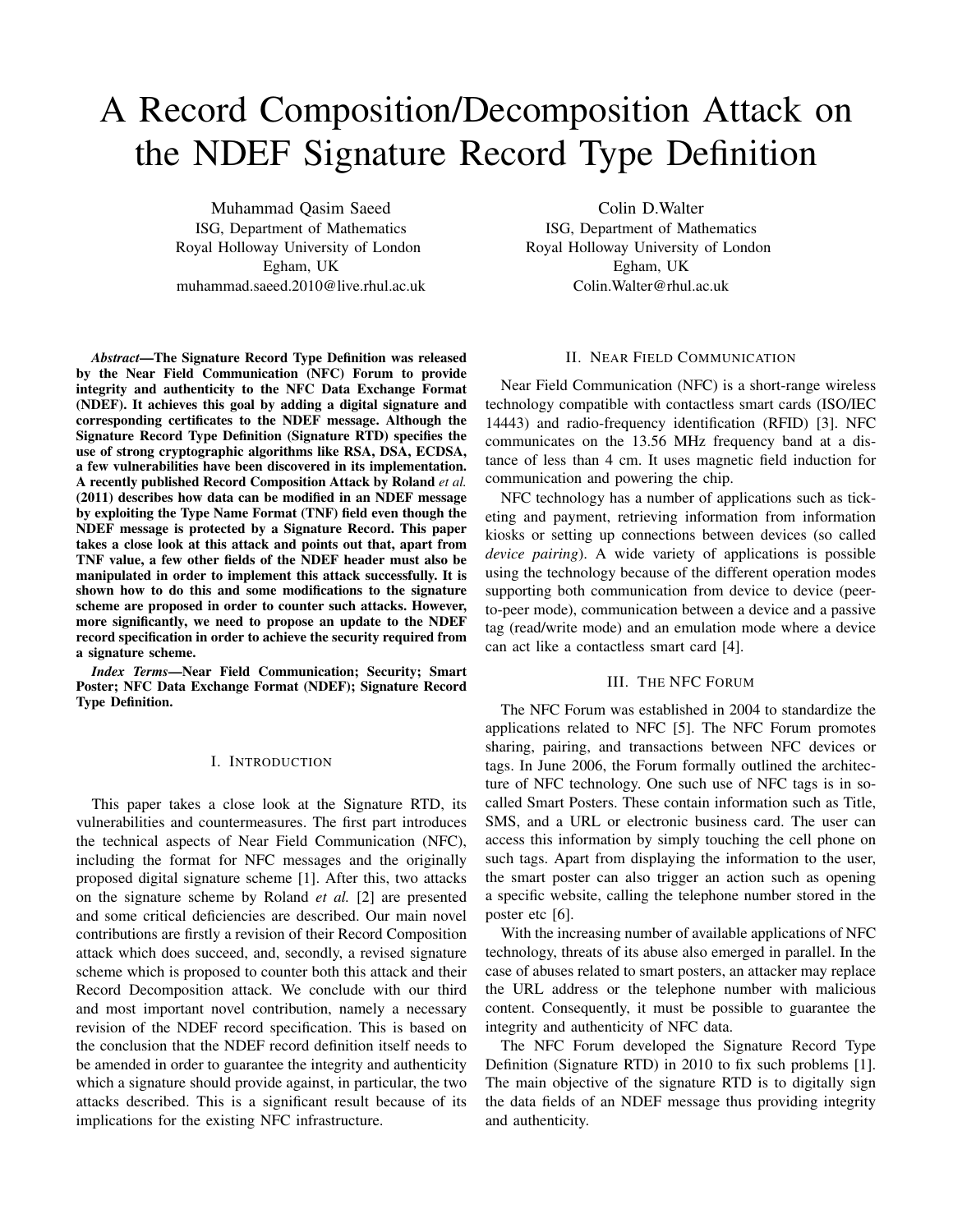

Fig. 1. NDEF Record Layout ([7], fig. 3)

#### *A. NFC Data Exchange Format*

The NFC Data Exchange Format (NDEF) specification defines a common format and rules to exchange information in the NFC environment. NDEF is a lightweight, binary message format that can be used to encapsulate one or more applicationdefined payloads of arbitrary type and size into a single message construct. Each payload is described by a type, its length, and an optional identifier. A record is the unit for carrying the payload within an NDEF message. An NDEF message contains one or more NDEF records [7]. The structure of an NDEF record is shown in Figure 1.

Message Begin (MB) and Message End (ME) mark the first and the last record of an NDEF message respectively. The Chunk Flag (CF) specifies that the payload of that record is continued in the next record. Short Record (SR) is a 1-bit flag which, if set, indicates that the size of the Payload-Length field is one byte. In this case, the payload size is restricted to between 0 and 255 bytes. Otherwise, the Payload-Length field consists of 4 bytes (as shown in Figure 1) and the Payload size ranges from 0 to  $2^{32} - 1$  bytes. The flag IL determines whether or not the optional ID field and corresponding ID-Length field are present.

The Type Name Format (TNF) is a 3-bit field indicating the structure of the Type field. Its value ranges between 0 and 7 as shown in Table I.

Type-Length and ID-Length are unsigned 8-bit integers that specify the length in octets of the Type field and ID field respectively. Payload-Length field is an unsigned integer that specifies the length in octets of the Payload field. The size of the Payload-Length field is 4 bytes when the SR flag is clear, and otherwise the size is 1 byte. The Type field describes the

TABLE I TYPE NAME FORMAT (TNF) DESCRIPTION (*cf* [7], TABLE 1)

| TNF | Description                                                    |  |  |  |  |
|-----|----------------------------------------------------------------|--|--|--|--|
| 0   | The record is empty and there is no payload or type associated |  |  |  |  |
|     | with this record. The corresponding length fields are set to   |  |  |  |  |
|     | zero. This TNF value can be used whenever an empty record      |  |  |  |  |
|     | is needed.                                                     |  |  |  |  |
| 1   | indicates that the Type field contains a value that follows    |  |  |  |  |
|     | the RTD type name format defined in the NFC Forum RTD          |  |  |  |  |
|     | specification, such as Smart poster RTD, Signature RTD, URL    |  |  |  |  |
|     | RTD etc.                                                       |  |  |  |  |
| 2   | Type is a MIME media type identifier (RFC 2406).               |  |  |  |  |
| 3   | Type is an absolute URI (RFC 3986).                            |  |  |  |  |
| 4   | Type is an NFC Forum external type.                            |  |  |  |  |
| 5   | Type is of unknown format. It is used when the type of the     |  |  |  |  |
|     | payload is unknown. When used, the Type-Length field must      |  |  |  |  |
|     | be zero and thus the Type field is omitted. In this case, the  |  |  |  |  |
|     | payload is stored but not processed.                           |  |  |  |  |
| 6   | The record continues the payload of the preceding chunked      |  |  |  |  |
|     | record. When used, the Type-Length field must be zero and      |  |  |  |  |
|     | thus the <i>Type</i> field is omitted.                         |  |  |  |  |
| 7   | Reserved for future use.                                       |  |  |  |  |

type of the payload. The ID field is an optional identifier in the form of a URI reference.

#### *B. Record Chunks*

A record chunk carries a chunk of a payload. It can be used to partition dynamically generated contents or very large entities into multiple subsequent record chunks within an NDEF message. Every chunk payload in encoded as an initial record chunk followed by zero or more middle record chunks and finally terminated by a terminating chunk record [7].

The initial record chunk has its CF flag set. The Type field and the ID field (if present) indicate the type and ID of the entire payload respectively. The payload-length field indicates the size of payload of the initial record only.

The middle and terminating record chunks do not have Type and ID fields as these are already indicated in the initial chunk. Their TNF field value is 6, indicating that the Type and ID are the same as for the initial record chunk. Their Type-length and ID-length fields are zero. The CF is set for middle chunks and is clear for the terminating chunk.

# IV. THE SIGNATURE RECORD TYPE DEFINITION

The Signature Record Type Definition specifies the format used when signing single or multiple NDEF records [1]. It defines a list of suitable algorithms and certificate types that can be used to create the signature. It provides users with the possibility of verifying the authenticity and integrity of the data within the NDEF message.

## *A. The Signature Record*

The contents of the payload of a signature record consists of three parts: Version, digital signature and certificate chain as shown in Figure 2. The Version is a single byte field indicating the version of the specification to which a signature is compliant. Currently the only valid version is 1. The signature field contains either the actual signature or a URI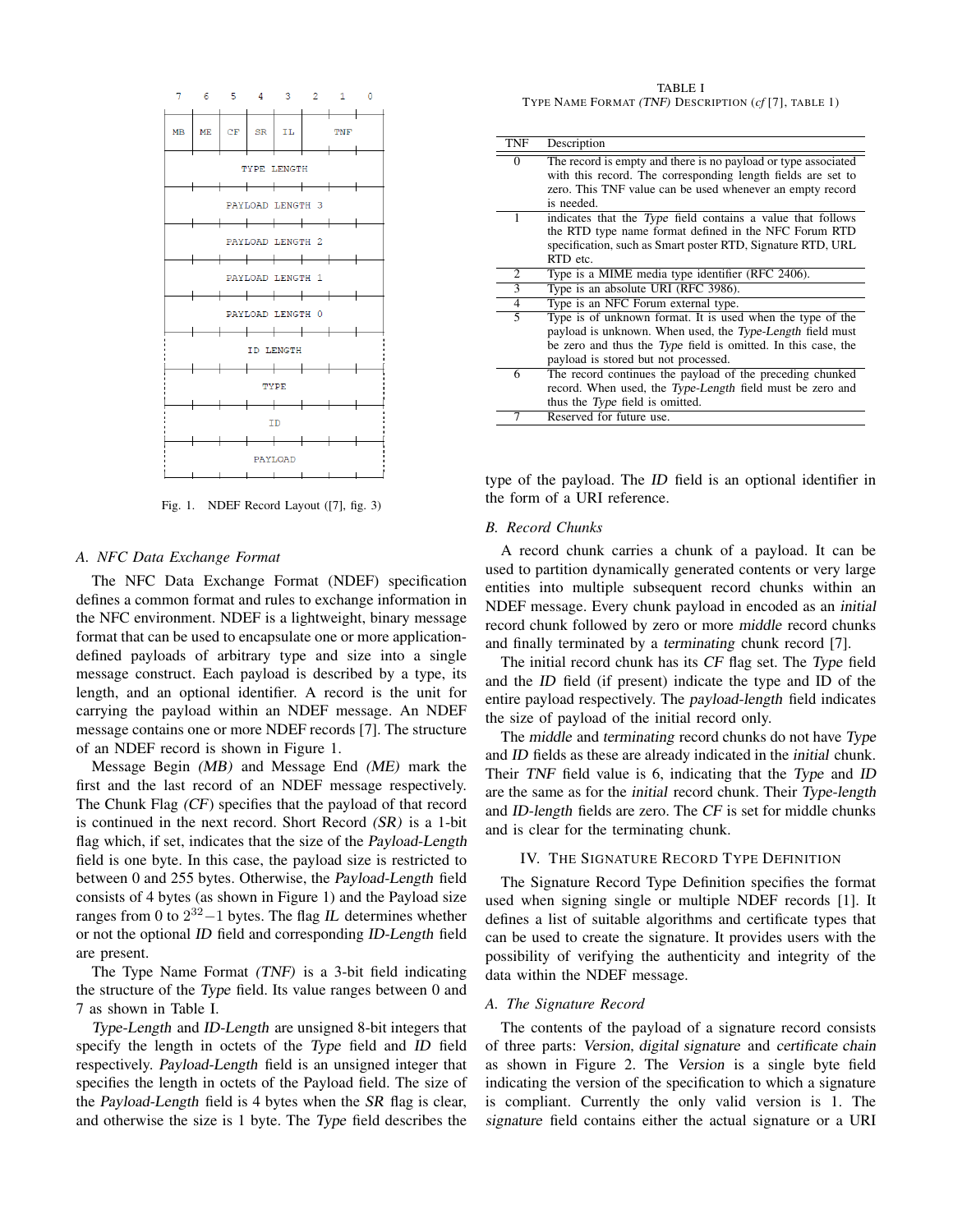reference to a signature. The signature RTD supports RSA, DSA and ECDSA. The certificate chain contains the certificate format, the total number of certificates, the list of certificates and an optional URI reference.



Fig. 2. Payload of an NDEF signature record, based on [2], fig. 2

# *B. Use of the Signature Record in an NDEF Message*

The signature record applies to all preceding records, starting either from the first record of an NDEF message or from the first record following the preceding signature record as shown in Figure 3. The signature is applied to the Type, ID (if present) and payload of these records. The NDEF header and length fields are not signed as shown in Table II.



Fig. 3. An NDEF message consisting of multiple records. Signature Record 1 signs Records 1 and 2. It also marks the start of the signature of Record 3. Signature Record 2 signs Record 3 only whereas Record 4 has no signature [2], fig. 3.

TABLE II SIGNING AN NDEF RECORD [1], §3.4

| <b>Field Name</b>           | Signed/Unsigned |
|-----------------------------|-----------------|
| Message Begin (MB)          | Not signed      |
| Message End $(ME)$          | Not signed      |
| Chunk Flag (CF)             | Not signed      |
| Short Record (SR) Flag      | Not signed      |
| ID-Length (IL) Present Flag | Not signed      |
| Type Name Format (TNF)      | Not signed      |
| Type-Length                 | Not signed      |
| Payload-Length              | Not signed      |
| ID-Length                   | Not signed      |
| Type                        | Signed          |
| ID                          | Signed          |
| Payload                     | Signed          |

#### V. RELATED WORK

Haselsteiner [8] discovered that the transmission between the tag and the reader can be modified by an attacker. He pointed out that all the transmitted bits can be modified if Manchester coding with 10% ASK is used whereas, for Miller encoding with 100% ASK, this attack is feasible for certain bits but impossible for others. A strong synchronization is required between the attacker's device and legitimate devices to implement this attack, making it less than practicable. Madlmayr [4] indicates that the NDEF data is prone to various attacks if proper protection is not used. Roland [9] carried out an analysis regarding signing an NDEF message. He provides the justification for signing a few selected fields of an NDEF mesage. Roland in [2], exploits some vulnerabilities of the Signature RTD. Mulliner [3] exploits the size of the display screen to launch some attacks on the smart poster.

#### VI. THE RECORD COMPOSITION ATTACK

The Record Composition Attack is aimed at composing different records in such a way that the digital signature remains valid. There are two scenarios described by M. Roland to accomplish this attack [2] .

In the first scenario, two different smart posters are selected in which every record has its own signature. A malicious smart poster record can be created by selecting only a few of the records along with their signatures from first poster and other records along with their signatures from the second poster. Similarly, many records along with their respective signatures can be combined together in a single NDEF message. The combined NDEF message will consist of a sequence of records that may be totally meaningless, but still have valid signatures.

In the second scenario, the Record Composition Attack is accomplished by combining and hiding selected records from different NDEF messages. An adversary takes two smart posters records signed by the same parties or two different parties A and B. Each smart poster consists of records of various types like Text, URI etc. followed by the signature. The attacker takes all records from both posters and combines them to form a new smart poster record. The new poster will have two valid signature records corresponding to data from each parent tag. The attacker then effectively removes the unwanted records from the message but keeps the signatures valid. As all the records are digitally signed, the actual removal of any record invalidates the signature. Instead the chosen records are retained but hidden from the user as follows.

To hide records, the TNF field is exploited. The TNF value is changed from 1 to 5, i.e. from the NFC Forum *well-know*n Type to an Unknown Type. The TNF value can be changed as this value is not signed. The NDEF parser receiving an NDEF record with a TNF value of Unknown will store the payload of that record without processing it. In this case the payload will not appear to the user. So, rather than removing a record, it has been hidden simply by changing the *TNF* value.

## VII. THE NEW AMENDED ATTACK

In fact, Roland's attack [2] described thus far does not necessarily work because there are few other changes that may have to be carried out in order to keep the signature valid. These necessary modifications were overlooked in [2].

For TNF=5, the Type-Length field must be zero and there is no Type Field (see Table I). This is not the case when the TNF value is 1. As the Type-Length field is not signed it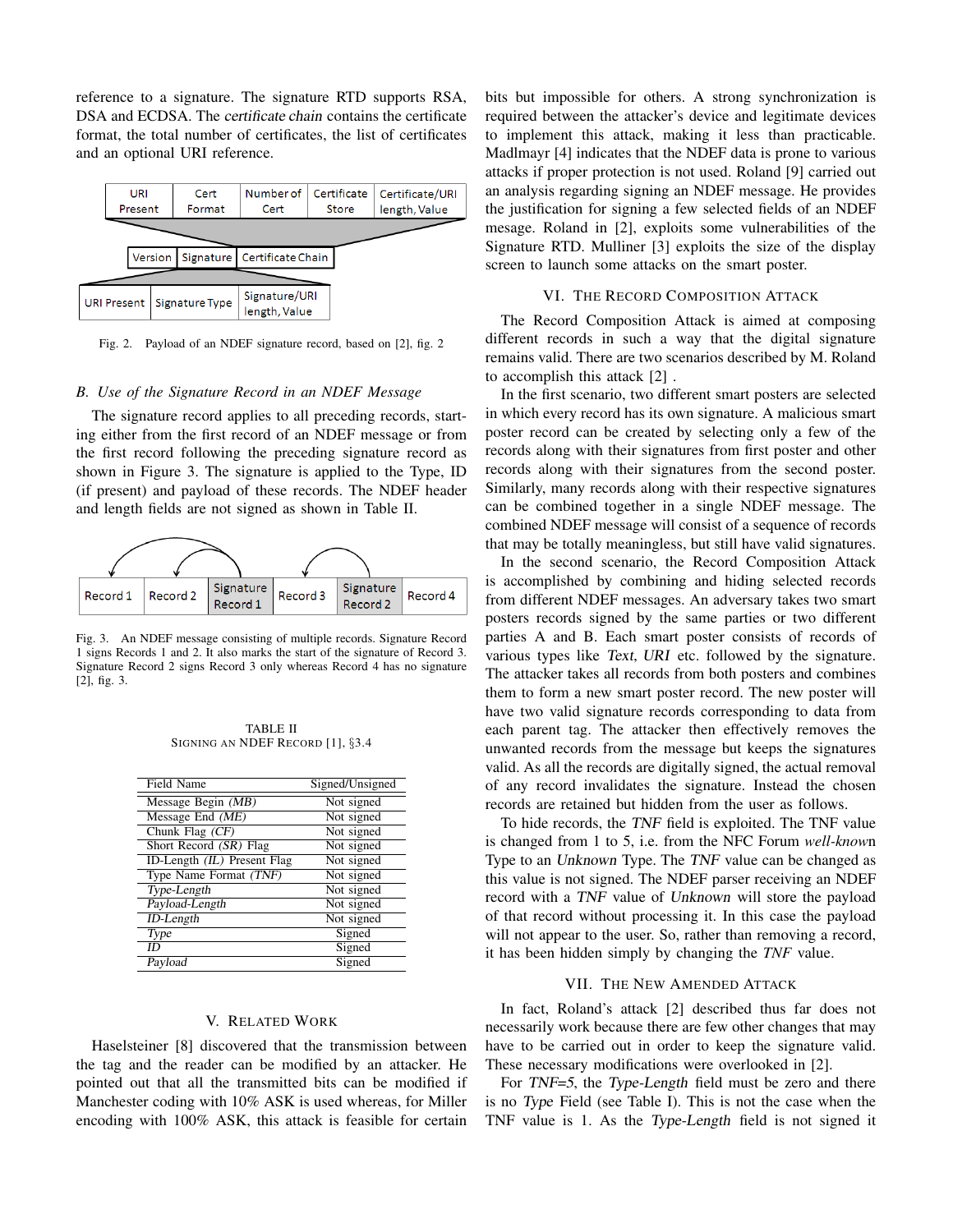can indeed be changed to zero, but the Type and ID fields are digitally signed and omitting or altering these fields to maintain a meaningful payload may invalidate the signature. Specifically, the signature on Type||ID||Payload has become a signature on  $ID'||Payload'$ , which is the same string but now interpreted with a different, possibly invalid  $ID'$  and a new, probably meaningless, message Payload'. Quite apart from the semantic issues, the signature verification now fails unless Type-Length  $= 0$  because it is now performed on a string of only (ID-Length)+(Payload-Length) bytes, which is Type-Length bytes shorter than the string from which the presented signature was calculated.

Therefore, apart from only changing the TNF value, some manipulation in the NDEF header is also required to keep the signature valid. This manipulation can be achieved by considering separately the two cases determined by the value of the IL flag. These are presented next.

# *A. When the* ID *Field is present*

Presence of the ID field is indicated by the IL flag. If set, the ID-Length field is present in the header along with the ID field. Otherwise, both, the ID-Length and the ID fields are omitted. The following procedure is to be followed in order to hide records with ID flag set but keeping its signature valid.

- Step I: Change the IL Flag to zero. This step is done so that the new tag record should not have an ID field. Since the IL flag is not signed, it can be easily changed.
- Step II: Change the TNF value from 1 to 5, so the record type in the new tag is now Unknown.
- Step III: Change the Type-Length field to 0. This field is also not signed and can be changed.
- Step IV: Increment the *Payload-Length* field by the values of the Type-Length and ID-Length fields in the original tag. For example, if the value of Type-Length field is 2 and of ID-length is 2, then the Payload-Length field is incremented by 4. As the Payload-Length field is also not signed, it can be modified in this way.
- Step V: Remove the data of *ID-Length* as IL flag is zero.
- Step VI: Concatenate the Type, ID and payload fields to form the payload of the new record.

The new record formed in this way will not appear to the user, however the signature will remain valid. This procedure is illustrated in Figure 4.

## *B. When the ID Field is not present*

When *ID* is not present, the *IL* flag is zero and the *ID*-Length field is omitted. The following procedure is to be followed in order to hide the record but keep the signature valid (*see* Figure 5, *cf* [9] §V(L)).

- Step I: Change TNF value from 1 to 5.
- Step II: Change the Type-Length field to 0. This field is not signed.
- Step III: Increment the *Payload-Length* field by the value of the Type-Length field.
- Step IV: Concatenate the Type and payload fields to form the payload of the new record.



Fig. 4. Changes in the NDEF header when the ID field is present. The values are only for demonstration purposes.



Fig. 5. Changes in the NDEF header when the ID field is not present. The values are only for demonstration purposes.

# VIII. THE RECORD DECOMPOSITION ATTACK

In this attack described by Roland *et al.* in [2], part of the payload is chopped off by changing the Payload-Length field. The trimmed part can then be hidden in a new record of Unknown type. An example of such attack is the text of a smart poster stating: "Do not board the train until you have a valid ticket". This text is digitally signed and the signature is stored in Signature RTD. An attacker may split this message into two separate records. The first record stating "Do not board the train" will be visible to the user, whereas the second record stating "until you have a valid ticket" will not appear to the user as it is of unknown type. However, the digital signature will remain valid and the user will consider it as a valid message. This attack works in its original form without further modification of length fields such as those described in the previous section.

#### IX. COUNTERMEASURES

Roland proposed that the receiver should only trust the relationship of records if they are signed and if they share a common signature record [2]. But, as shown in the example of the Record Decomposition Attack in §VIII, the records share a common signature but only a part of the message is displayed to the user. This partially displayed message with a valid signature cannot be trusted. Hence, records sharing a common signature also cannot be trusted.

The easiest way to avoid these attacks is to sign all the header fields so that they may not be altered, but practically